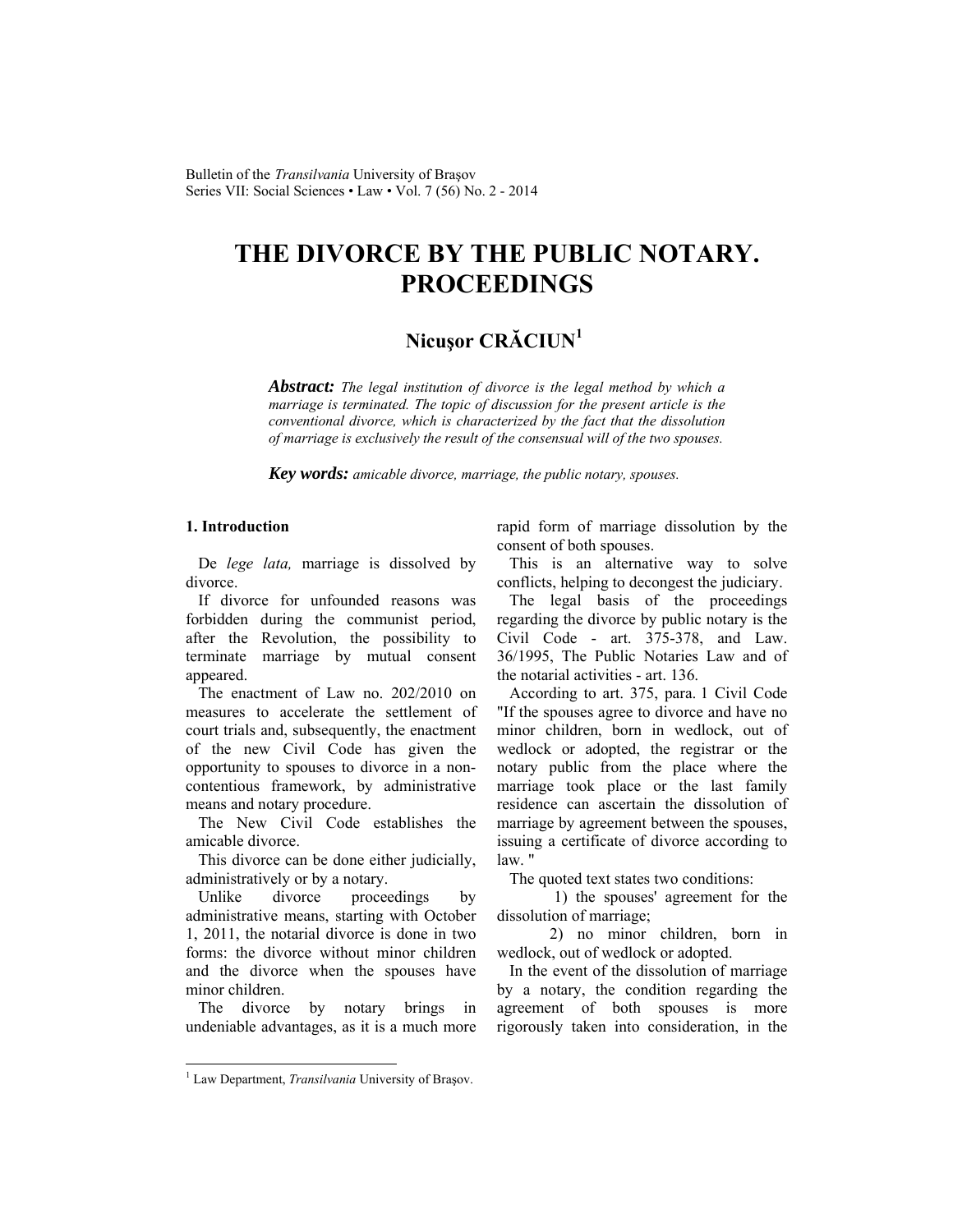sense that the divorcing spouses must have reached full agreement on all the effects of marriage.

The doctrine states other requirements, such as those related to the exercise capacity or the existence of consent free of any undue influence of the spouses regarding the divorce.

The consent of both spouses for the dissolution of marriage is fundamental for the divorce by notary public.

Regarding the second condition, the article above quoted provides in paragraph 2 the following: "*The Divorce by agreement between spouses can be ascertained by a notary public also in case there are minor children born in wedlock, out of wedlock or adopted, if the spouses agree on all aspects regarding the surname that they will use after the divorce, the exercise of parental authority by both parents, in case of minor children, establishing the child's home after divorce, how to maintain a relationship between the separated parent and each of the children and determining the parents' contribution to the maintenance, education, learning and professional training of children* ... ".

The dissolution of marriage is conditional on the consent of the parents on all aspects mentioned above. The lack of parental consent on the situation of minor children or the name used after divorce are grounds for rejection of the divorce petition.

The divorce by notary cannot be ascertained anywhere, at any notary public office.

The procedure of divorce by agreement between the spouses is a matter of notary public under the law.

According to art. 375, para. (1) Civil Code, the power belongs to the notary public whose office is in the district court or the Court of Bucharest in whose jurisdiction the marriage was concluded or where the last family residence is.

Before checking the territorial jurisdiction, the notary public shall verify that the law applicable to divorce for the marriage sought to be dissolved through the petition received is the Romanian law.

Regarding the place where the marriage was concluded, this does not represent a serious issue, the verification being made with the marriage certificate.

If the marriage was concluded at the diplomatic missions or consular offices, the settlement of the request lies in the jurisdiction of the notary public in Bucharest, as the marriage certificate issued by diplomatic missions or consular offices was registered by the Sector 1 City Hall and, according to the above-mentioned, the competence is that of the notary public whose office is in the jurisdiction of the Bucharest Court of Law.

The last common residence means the last house in which the spouses lived together.

The proof regarding the last common residence is, according to the case, the identity documents of the spouses from which their common domicile or residence results, or, if this cannot be accomplished, through the statutory declaration of each spouse, from which their last common residence results.

The declaration will be recorded in the divorce petition and in the conclusion of the divorce petition.

If the identity documents of the spouses show different domiciles or residences, the proof of the last common residence is done, as the case may be, through the identity card, if it was the domicile of at least one of the spouses or through the document proving ownership or possession (sale agreement, donation, lease, free loan contract, etc.).

We believe that, in the event of declaring the common house as being the one mentioned in the identity card of only one spouse, this requires an affidavit, even if the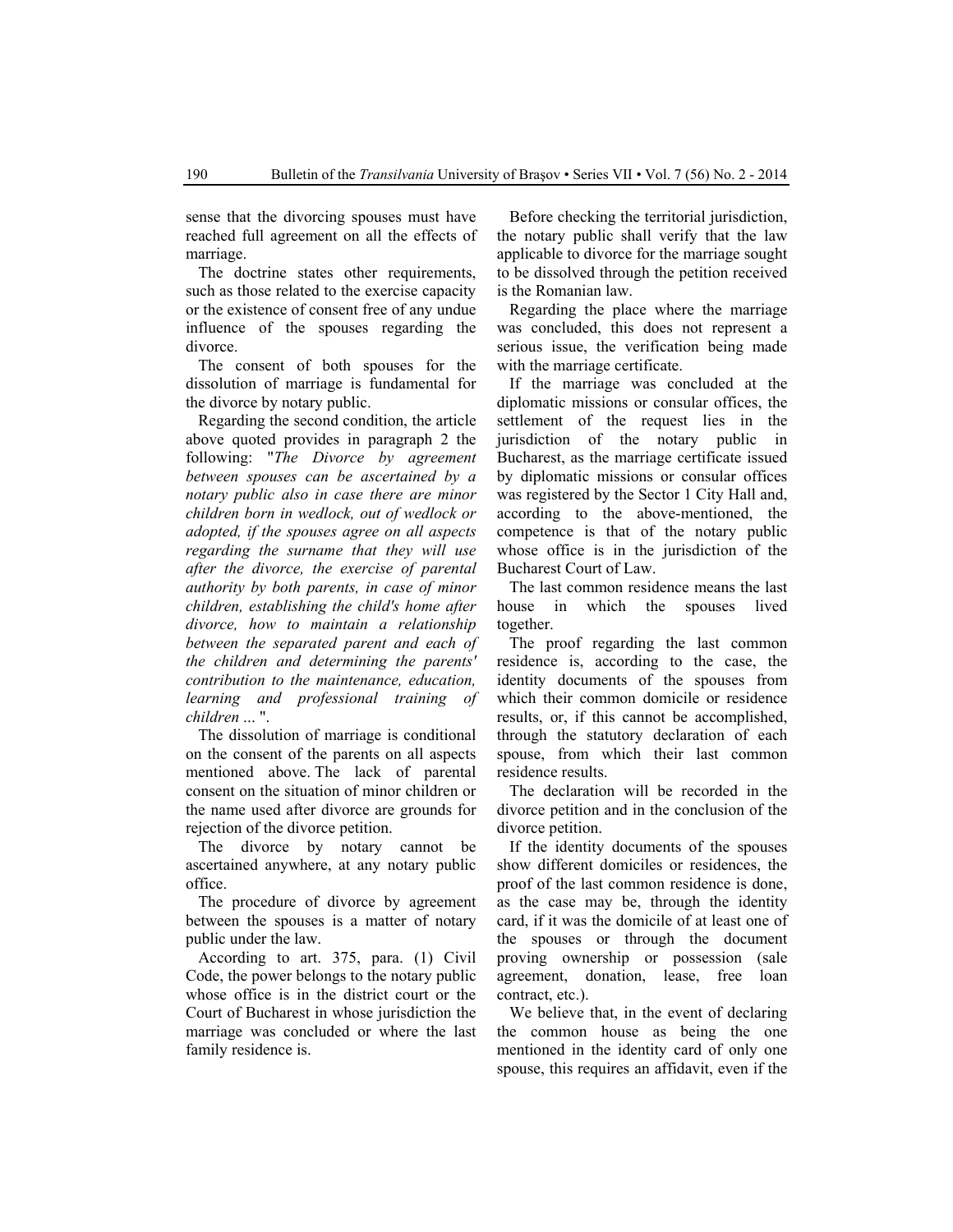spouses have a document proving ownership.

Basically, the spouses have discretion to determine the territorial jurisdiction of any notary public.

The couple will appear in person before the notary public in order to file for divorce, as well as, subsequently, in the proceedings, to maintain the divorce petition and to express their consent, free of any undue influence on the dissolution of marriage.

As an exception, the divorce petition can be filed to the notary public also by a procurator with mandate, comprising all the particulars required by law. Since the law does not distinguish, it can be said that the authorized person can be the spouse.

Identifying the parties is done only with the identity documents presented by the couple:

- for Romanian citizens: the identity card, the temporary ID card, the ID card (old version), and for the Romanian citizens residing abroad, the passport providing residence and containing the term of validity;
- for the citizens of the European Union or the European Economic Area: identity document or passport issued by the state of residence;
- for the stateless: passport issued under the Convention on the Status of Stateless People from 1954, accompanied by a temporary or permanent residence permit, as appropriate;
- for foreigners from tertiary countries: passport issued by the state whose citizens they are, having a visa for Romania; the visa must be valid both at the time of application and at the date of issuing the divorce certificate;
- for foreigners who were granted a form of protection in Romania - the travel document issued under the Geneva Convention or, where appropriate, the travel document for

the foreigners who have subsidiary protection - conditional protection;

– for the foreign citizens defecting in Romania - passport issued by the state whose citizens they are, accompanied by the temporary identity document.

Upon receiving the request, the notary public is required to check in advance the territorial jurisdiction under the law.

If the parties insist upon registering the application in violation of territorial jurisdiction, the notary public shall record it and issue an order dismissing the application.

The divorce application shall be written and signed by the spouses personally or by the authorized person, in front of the notary public where the petition was filed.

The mandate must be given in authentic form. This will include all the particulars required by law when filing the petition.

The petition shall include the statement in which the spouses declare that they have not registered any other divorce petition in any institution provided by law (court, city hall, notary public) that their consent is free of any undue influence, whether they have or do not have minor children born in wedlock, out of wedlock or adopted, the agreement on the exercise of parental authority by both parents, deciding upon the child's home at the domicile of one of the parents, the establishment of living costs for children, the modality of maintaining personal relationships between the separated parent and each of the children, setting the parents' contribution to the costs of raising, education, teaching and training of the children, and the agreement on the family name that each of the spouses will use after the divorce.

The divorce procedure is one of the notary procedures in which the petition must be done in writing and it must be signed by the parties before the notary.

In the situation in which the parties, for whatever reason, cannot read or sign the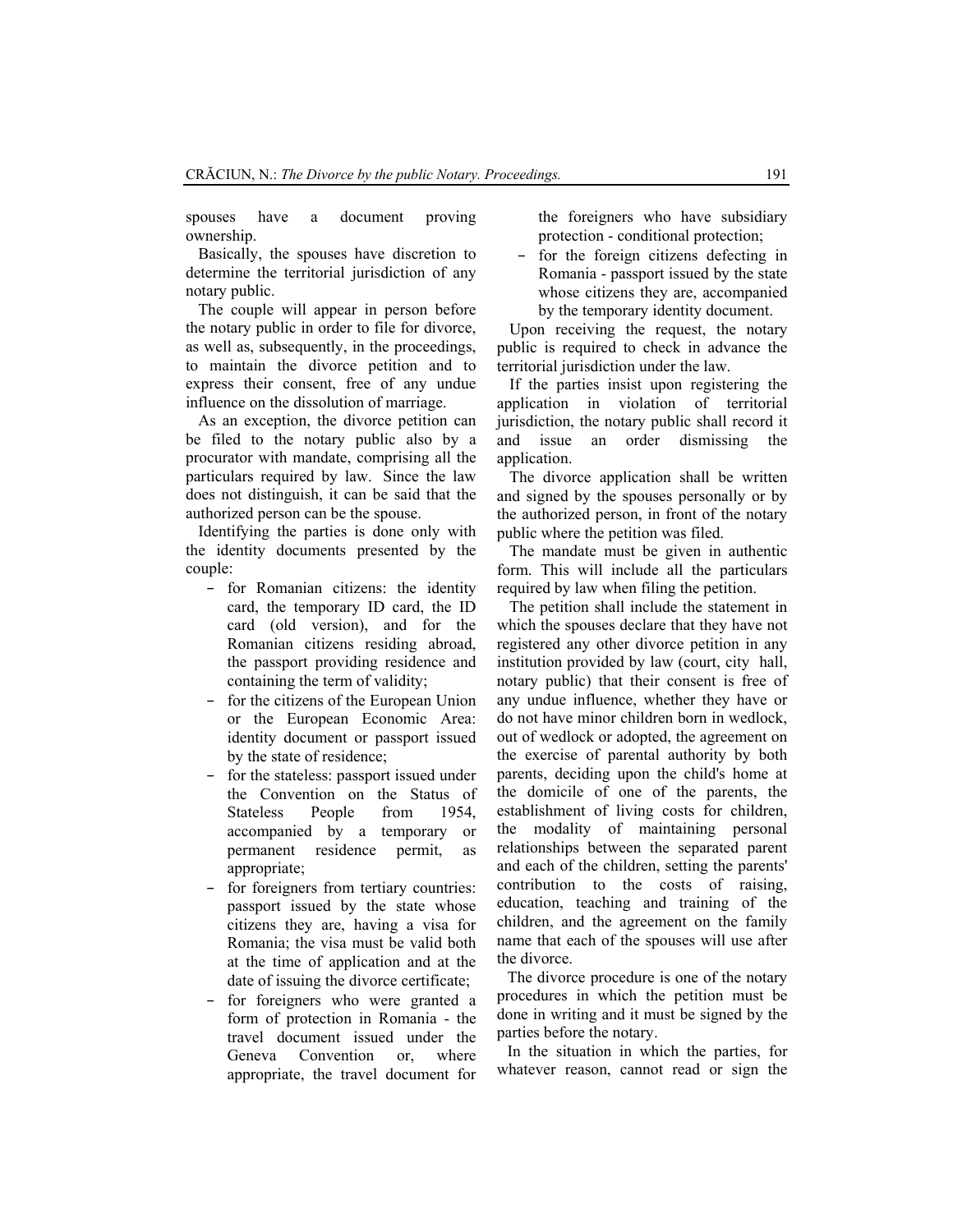petition or there are other impediments in expressing consent, the provisions of Law no. 36/1995 and of the regulation regarding the implementation of this law are enforced, namely:

 - for the deaf, dumb or deaf-mute, who are for any reason unable to write, the statement of intent will be taken through an interpreter (of the deaf-mute language) in the presence of two witnesses;

 - in the case of a blind person, he or she will have the contents of the petition read, the notary public will ask if s/he had heard right when s/he was being read the document and whether the aforementioned represents her/his will, they will be recorded in the petition, in the presence of two witnesses;

 - for those who, because of their infirmity, illness or any other cause, cannot sign, the notary public will record their consent in the presence of two witnesses;

 - the people who do not speak or understand the Romanian language are given the opportunity to acknowledge the facts through a translator or interpreter, under the law, by the Ministry of Justice.

In all such cases, the witnesses, the translator or the interpreter will sign the petition for divorce together with the spouse who can sign, and on the decision to accept or reject the petition for divorce, along with the notary public.

On receiving the petition, the notary public files it in the divorce record book after checking if it is relevant and if the fee was paid.

The divorce application shall be accompanied by copies of the birth certificates of the spouses, of their identity documents and, where appropriate, the acts of birth for the minor children.

Together with the filing of the divorce, the spouses will present to the notary public the original marriage certificate issued by the Romanian authorities, a copy of which will be attached to the petition for divorce. The

original marriage certificate will be retained in the case file until issuing the certificate of divorce.

After filing the petition, in order to continue the divorce proceedings, the notary public verifies in the RNECD (National Notarial Register for registering divorce petitions) that there is no other petition for divorce filed by the same spouses.

This registry aims at keeping records of divorce petitions addressed to notaries public at national level in order to avoid double counting of the petitions for divorce, as well as the record of the solutions given by the notaries public.

In case it is concluded that the divorce by agreement between the spouses is the responsibility of another notary public office, the notary public directs the parties to address the competent notary public.

In case the jurisdiction lies to several notaries public, the competence belongs to the notary public office which first registered the petition at RNECD.

After signing the petition, as we have seen, the notary public registers the petition at RNNECD (the National Notarial Records regarding divorce petitions) and grants the spouses a reflection period of 30 days and informs them regarding this at the time of filing the petition.

The time limit granted will not be less than 30 days and shall be written both in the divorce petition and in the Register of Divorces.

At the justified request of the parties and if both spouses agree, the notary public will grant a period exceeding 30 days.

The time limit set by the notary public shall be brought by her/him to the attention of the spouses verbally, specifying the day, month, year and the time when they must be present.

If the time limit expires on a public holiday, it is extended until the first workday.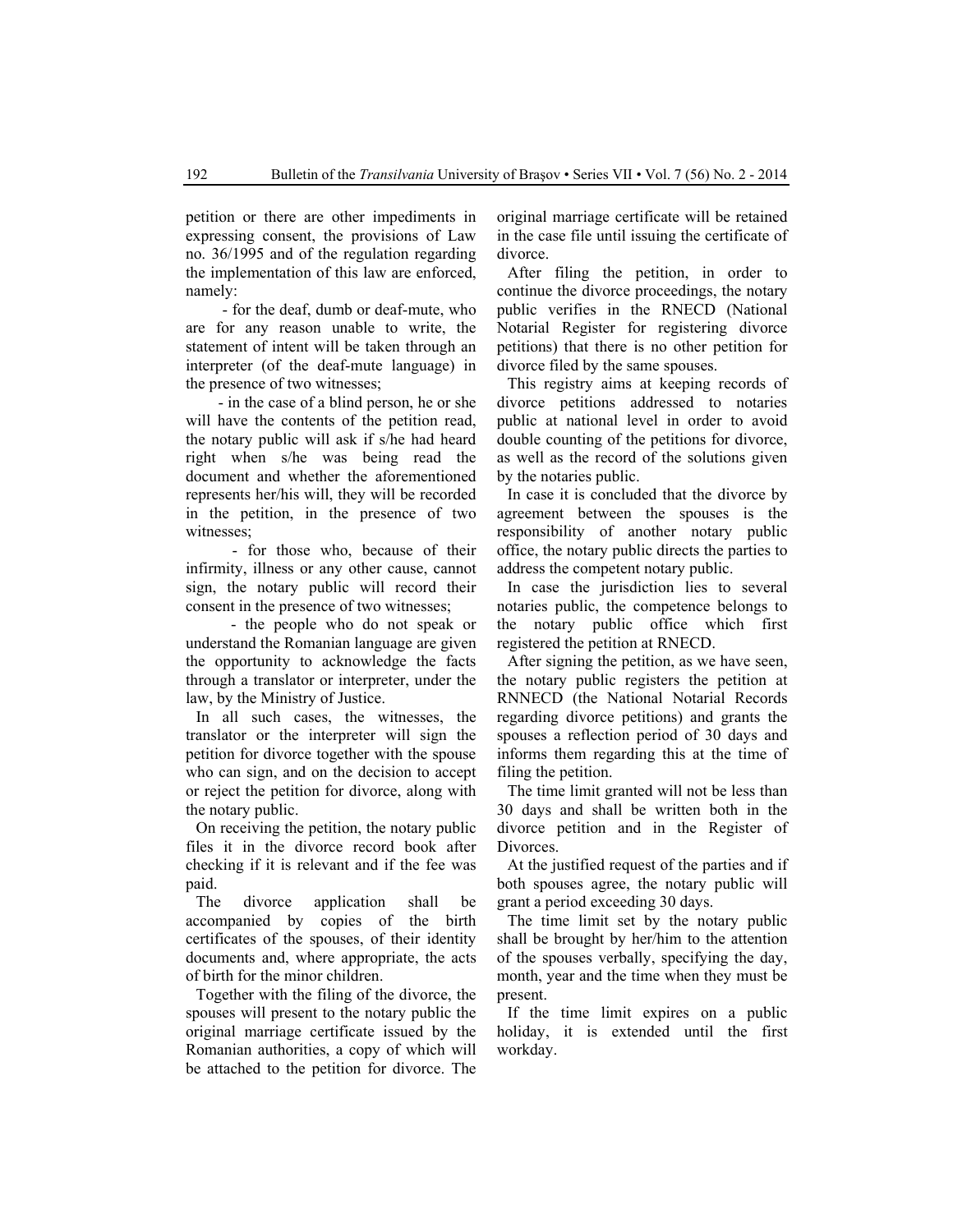The calculation of the period is made under the provisions of the Code of Civil Procedure.

At the time limit set, the spouses must come in person, sending representatives being no longer allowed.

For the remaining term, in case the spouses have minor children, the notary public will require the competent Guardianship Authority to draw a psychosocial investigation report, attaching the spouses' agreement on the minor children.

According to art.229, paragraph (3) of Law 71/2011, for the enactment of the Civil Code, as amended and supplemented by Laws no. 60/2012, 54/2013 and 214/2013, the report will be made by the guardianship authority within municipalities, until the regulation of the organization and functioning of the guardianship court, by the law on judicial organization.

The competent guardianship authority is the one from the minor's parents domicile, if they live together or the home of the parent where the child lives on a regular basis. If the child lives only with her/his mother, the competent guardianship authority is to draw up the psycho-social investigation report considering the mother's domicile.

The quoted provisions are intended to ensure that measures are taken for the protection of minor children, a principle that should be respected in settling all divorce petitions, either judicially or by a notary.

Within the notarial divorce proceedings, the notary public gives one of the following decisions: acceptance or rejection of the divorce petition.

I. The admission of the divorce petition. At the time limit set, the notary public verifies if both spouses are present in person, if the spouses continue in their demand for divorce, if their consent is free of any undue influence, if none of them is put under interdiction, if they maintain all statements made when filling in the divorce

petition, if any child has been born or adopted.

If there are one or more minor children, aged at least 10, according to the provisions of art. 264 Civil Code, hearing the children is mandatory, even if art. 375 of the Civil Code provides nothing in this respect.

The child has the right to be heard, has the opportunity to request and obtain any relevant information according to her/his age, to express her/his views and be informed of the consequences her/his opinion may have.

The child's views can be taken into account by the notary public in relation to the age and maturity level of the child. Having in view the principle of ensuring the best interest of the child, if the notary public considers that this principle is not respected by the parents' agreement, s/he shall issue a decision to reject the petition for divorce, directing the parties to address the court.

If for some reason (e.g. disease syndrome) the child cannot be heard, the notary public may decide on accepting the petition for divorce, mentioning in the conclusion of the admission that the hearing of the minor could not take place for reasons that make the communication with her/him impossible.

With regard to the obligation to support the children, which rests with the parents, this is a part of parental authority as a set of rights and duties regarding the person and the child's property, being exercised together and equally by both parents, whether they are actually separated or divorced.

Under the provisions of art. 499 Civil Code, this obligation is common, both the father and mother being compelled to support their minor child, ensuring the necessary things for living and education, learning and professional training.

This solidarity envisages a particular aspect, in the sense that they are bound by this obligation, proportionally to the income and assets they possess.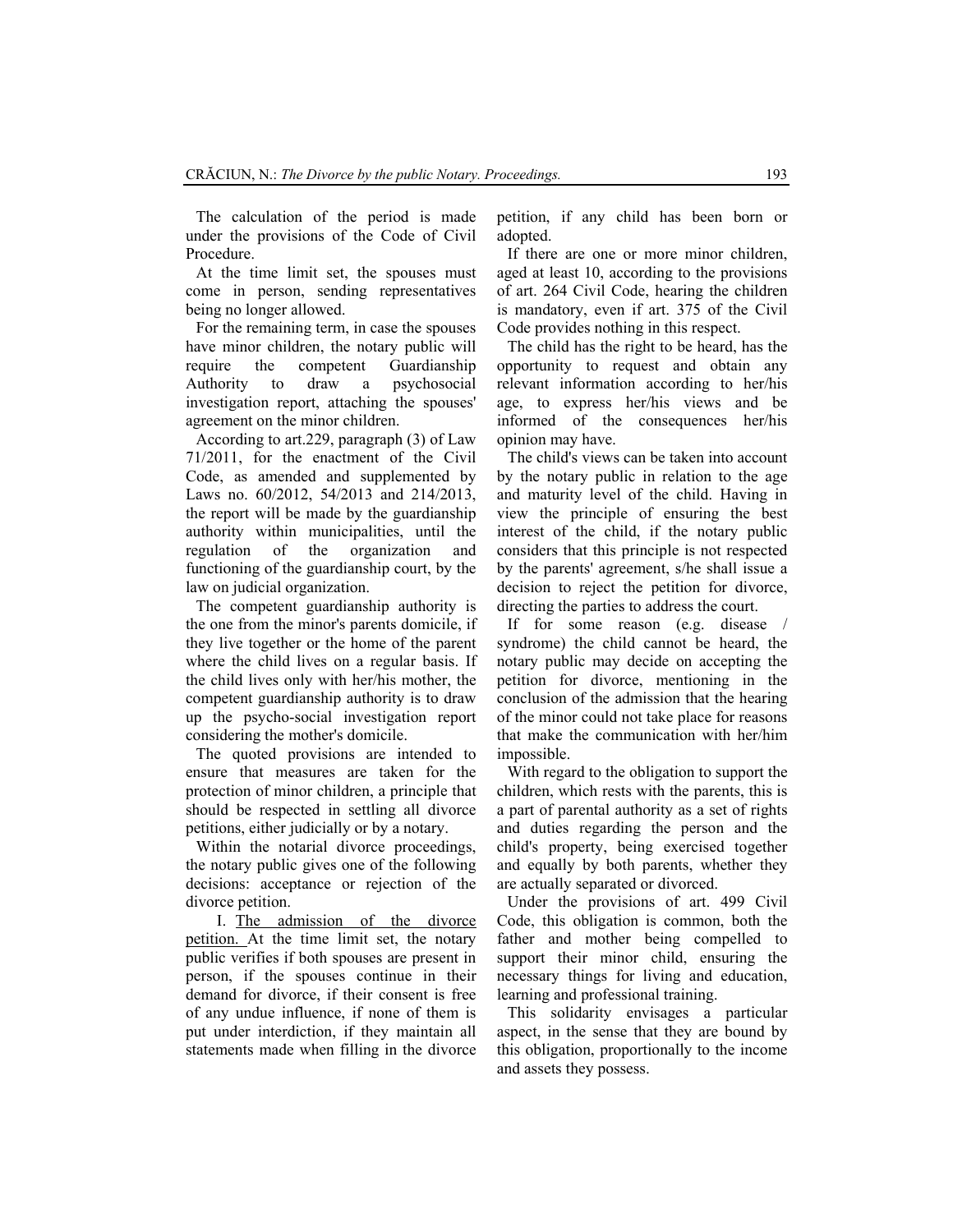According to art. 530 Civil Code, the obligation regarding maintenance is fulfilled in nature by providing the basic needs and, where appropriate, the costs for education, learning and professional training.

Basically, it establishes the principle of joint and several liability, as the main means of performance.

Obviously the parent where the domicile of the minor was established will be required to support her/him, in general, with joint liability, the other parent also having the same obligation and only in case of impossibility, maintenance will be provided in the form of money, having therefore a subsidiary character. In this case, the obligation may be set as a fixed amount or a percentage of the net monthly income of the person owing it.

If the spouses continue in their petition for divorce and if in this respect, their consent is free of any undue influence, after the authentication of the parental consent regarding the minor children, the notary public draws up a decision to accept the petition for divorce by mutual consent, a conclusion ascertaining that the consent is free of any undue influence and the other legal conditions set out in the Civil Code for the dissolution of marriage are met, then the divorce certificate is issued.

Between the time of signing the conclusion for the divorce petition and the issuing of the divorce certificate, the public notary must complete another legal procedure.

In order to issue a divorce, the notary public will require through the administrator of the unique registers of the Union the allocation of the number for the divorce certificate in the Unique Register of divorce certificates, kept by the Ministry of Interior.

The number assigned by this register is written down by the notary public in the divorce certificate.

In the divorce certificate, the following will be recorded: the dissolution of marriage by agreement between the spouses before a notary public, the surname that the former spouses will use after the divorce, as well as, where appropriate, the indications regarding the parental consent on the minors resulting from marriage.

The divorce certificate proves the marriage dissolution by agreement of the parties as well as the surname that both spouses will use after divorce. In its content, it does not make any mention regarding either spouse being at fault for the dissolution of the marriage.

The divorce certificate has the undeniable value of an authentic document.

The divorce certificate is issued in six copies, one copy for each spouse, a copy for the divorce file, one for the divorce file from the notary's office, one for the civil registration at the place where the marriage was concluded or where the marriage concluded in another state was transcribed and one for the Civil register held by the Local Public Community Service of Personal Records.

 The Civil Code speaks of a certified copy of the divorce certificate to be submitted to the City Hall where the marriage was concluded, but the notary public is not wrong if s/he submits the institution an original copy of the divorce certificate.

With the issuance of the divorce certificate, the notary public returns the former spouses the marriage certificate, which bears the specification "disollution of marriage by divorce certificate no. ... / ... followed by the signature and the seal of the notary public who instrumented the case.

The divorce certificate takes effect between the spouses from the moment when it is issued and regarding the third parties, it becomes enforceable at the time of registration in the marriage act or when the third parties took note of it in any way.

In practice the divorce certificate may contain some material errors or omissions (as, for example, incorrect spelling of the name or surname - without diacritics or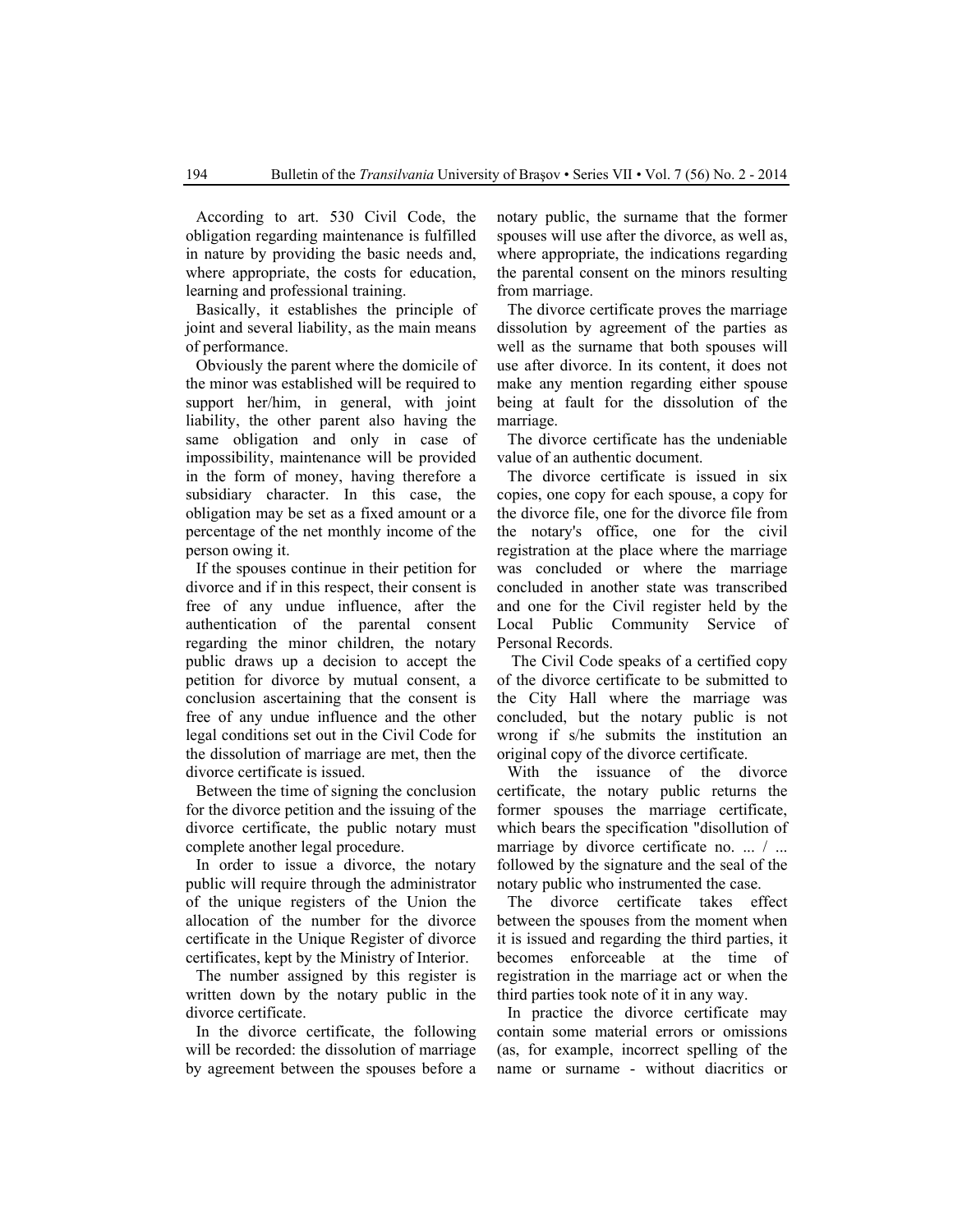without hyphens in composite names, mentioning the number of the marriage certificate instead of the number of the document under which the marriage was concluded, etc.), requiring its correction or completion.

Although the marriage certificate is a notarial act, the amendment procedure cannot be performed according to Law. 36/1995, the Law of notaries public and of notary activity.

In case of the rectification of the divorce certificate, the methodology provided by Government Decision no. 64/2011 will be enforced, according to the provisions on civil status.

In this sense, all the copies of the divorce certificate incorrectly filled in will be withdrawn in order to be rectified.

After correction, the divorce certificate is issued, pursuant to the corrections, and the wrong one is invalidated and filed away in the case file.

However, if there is a material error in the conclusion for the admission of the divorce petition, the correction will be acted on the rules of common law, namely under the provisions of art. 87 of Law no. 36/1995.

In this situation, basically, we can speak of a double correction: one for the conclusion of the divorce petition, which is done according to art. 87 of Law no. 36/1995 and one of the divorce certificate, which is always done according to art. 182, para. (1) of Government Decision no. 64/2011.

II. A second solution provided by law is the rejection of the divorce petition. In this case, the notary public issues the conclusion to reject the divorce petition in the following cases in which the conditions provided by law for divorce by mutual consent are not met:

- a) does not have jurisdiction to settle the divorce petition;
- b) one of the spouses is under interdiction;
- c) one of the spouses cannot express consent free of undue influence;
- d) when filing the divorce petition, the spouses are not both present in person or by proxy;
- e) a spouse or the personal representative refuses to sign the petition personally in front of the notary public;
- f) the spouses refuse to make the statements provided by this Regulation;
- g) the spouses cannot agree on the name to be used after divorce by each of them;
- h) the spouses are not present when filing the divorce petition, the original marriage certificate;
- i) one of the spouses appears before a notary public within the 30 days granted and declares that s/he is no longer willing to continue the divorce petition;
- j) one of the spouses no longer continues the divorce petition as s/he did not appear before the notary public at the date set to declare that s/he still persists in the divorce claim;
- k) the petition is superfluous, since the marriage of the spouses was dissolved by another competent authority;
- l) the spouses get along;
- m) the spouses withdraw their divorce petition;
- n) the spouses cannot agree on their obligations regarding the minor children or the names to use after the divorce;
- o) before the conclusion of the divorce proceedings, one of the spouses dies, the marriage thereby coming to an end.

The notary public shall also issue an order dismissing the divorce petition if following the social inquiry report, it results that the spouses agreement on the joint exercise of parental authority or that on the children's domicile is not in the interest of the children, the public notary advising the parties to address the court.

In the case presented above, according to the provisions of art. 376, para. (5) the settlement of petitions is in the jurisdiction of the courts of law.